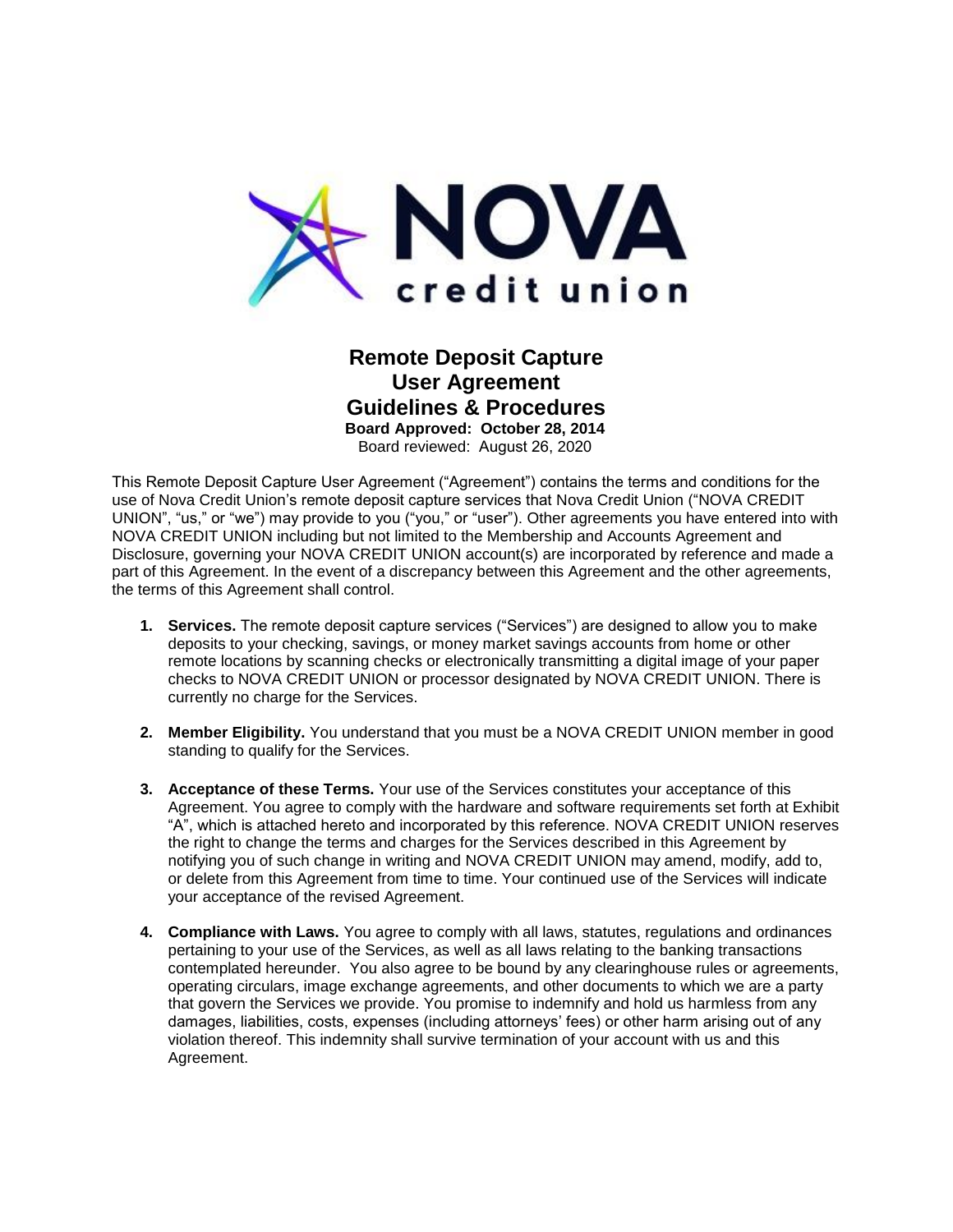- **5. Limitations of Services.** When using the Services, you may experience technical or other difficulties. We cannot assume responsibility for any technical or other difficulties or any resulting damages that you may incur. Some of the Services have qualification requirements, and we reserve the right to change the qualifications at any time without prior notice. We reserve the right to change, suspend or discontinue the Services, in whole or in part, or your use of the Services, in whole or in part, immediately and at any time without prior notice to you.
- **6. Eligible Items for Deposit.** You agree to scan and deposit only "checks" as that term is defined in Federal Reserve Regulation CC ("Regulation CC"). You agree that the image of the check transmitted to us shall be deemed an "item" within the meaning of Article 4 of the Uniform Commercial Code as adopted in North Carolina.
- **7. Unacceptable Items for Deposit.** You understand and agree that you will not use the Services to deposit the following items:
	- $\triangleright$  Any third party check, i.e., any item that is made payable to another party and then endorsed to you by such party.
	- ➢ Any item drawn on your personal account at NOVA CREDIT UNION.
	- ➢ Any item that contains evidence of alteration to the information on the check.
	- $\triangleright$  Any item issued to you by a financial institution in a foreign country.
	- ➢ A "remotely created check."
	- ➢ Any item that is "stale dated," expired, or "postdated".
	- $\triangleright$  Any item that is "non-negotiable" (whether stamped in print or as a watermark).
	- $\triangleright$  Any item that has been re-deposited or returned such as "non-sufficient funds" or "refer to maker" or returned for any other reason.
	- ➢ Any item previously deposited at NOVA CREDIT UNION or any other Financial Institution.
	- $\triangleright$  Any item that is incomplete.
	- ➢ Cash.
	- ➢ Savings Bonds.
	- ➢ Traveler's Cheques.

 of the transaction or credit to your account. A reversal means the amount of the item(s) deposited will be Deposits of this nature will result in the immediate termination of the Services and an immediate reversal removed from your account and will reduce your account balance. The reversal may also result in a negative balance on your account.

- provide all of the information on the front and back of the check at the time of presentment to you by the drawer. Prior to scanning the original check, you will restrictively endorse any item establish from time to time. The scanned image of the check transmitted to us using the Services must accurately and legibly provide, among other things, the following information: (1) your **8. Check Requirements.** Any image of a check that you transmit to us must accurately and legibly transmitted through the Services as "For remote deposit only at NOVA CU, Your Acct #, Today's date (mm/dd/yyy) or as otherwise instructed by NOVA CREDIT UNION. You agree to follow any and all other procedures and instructions for use of the Services as NOVA CREDIT UNION may endorsement; (2) the information identifying the drawer and the paying bank that is preprinted on the check, including complete and accurate MICR information and the signatures; and (3) other information placed on the check prior to the time an image of the check is captured, such as any required identification written on the front of the check and any endorsements applied to the back of the check. The image quality of the check must comply with the requirements established from time to time by the American National Standards Institute ("ANSI"), the Board of Governors of the Federal Reserve Board, including the requirements under federal Regulation CC, or any other regulatory agency, clearing house or association. The Service may reject your deposit if the image is not satisfactory. Receipt of the image does not guarantee we can accept the image.
- You understand and agree that receipt of an image does not occur until after we notify you of **9. Receipt of Items.** Upon receipt of the digital image, we will review the image for acceptability.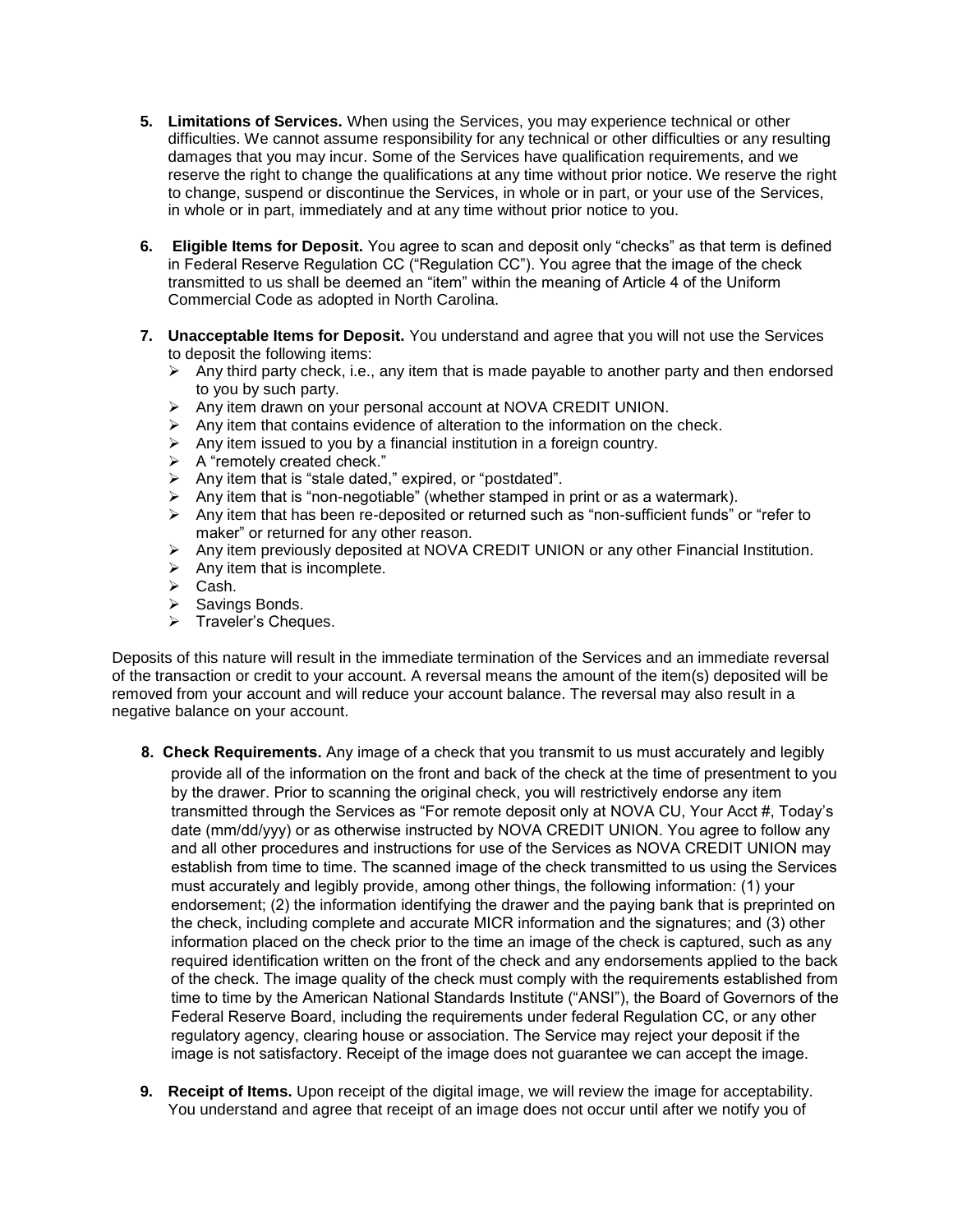receipt of the image by a confirmation screen upon the conclusion of your transaction. You any information you transmit to us. We are not responsible for any image that we do not receive. contrary, we reserve the right, within our sole and absolute discretion, to accept or reject any item understand and agree that you must deposit the original item. You understand and agree that even if we do not initially reject an item you deposit through the Services, we may ask you to image illegible. Our failure to reject such an item shall not limit your liability to us. You understand credit and you agree to indemnify us against any loss we suffer because of our acceptance of the understand that, in the event you receive a notification from us confirming receipt of an image, such notification does not mean that the image contains no errors or that we are responsible for Following receipt of the image, we will process the image. Notwithstanding anything to the for remote deposit into your account and, in the event we reject an item for remote deposit, you provide the original item, because, among other reasons, the paying bank deems the electronic that any amount credited to your account for items deposited using the Services is a provisional remotely deposited check.

- **10. Rejection of Deposit.** We are not liable for any fees, service, or late charges levied against you due to our rejection of any item. In all cases, you are responsible for any loss or overdraft plus any applicable fees to your account due to an item being returned.
- your account due to an item being returned. Please refer to the current Fee Schedule. **11. Items Returned Unpaid.** With respect to any item that you transmit to us for remote deposit that we credit to your account, in the event such item is dishonored, you authorize us to debit the amount of such item from your account, including any applicable fees. This may result in items returned unpaid for which you are responsible of any loss or overdraft plus any applicable fees to
- from the day of your deposit. Every day is a business day except Saturdays, Sundays, and **12. Determining the Availability of a Deposit.** The length of the delay is counted in business days federal holidays. If you make a deposit before 4:00 PM Eastern Standard Time on a business day that we are open, we will consider that day to be the day of your deposit. However, if you have a deposit after 4:00 PM Eastern Standard Time or on a day we are not open, we will consider that the deposit was made on the next business day we are open.
- after the day of your deposit: **13. Next Day Availability.** Funds from the following deposits are available on the first business day
	- US Treasury checks that are payable to you.
	- **Checks drawn on Nova Credit Union.**

Other checks will have a 2 business day hold and upon review, extended holds may apply.

- **14. Email Address.** You agree to notify us immediately if you change your email address. You can change your email address via a Member Service Representative in person or by phone if security procedures are followed and verified to protect your account.
- UNION, 3601 Mulberry Church Road Charlotte NC. It is your sole responsibility to verify that your deposit was accepted you can sign into Mobile Banking or Online Banking, and verify your deposit was received. The credit will be provisional until the deposit has cleared. **15. Unavailability of Services.** You understand and agree that the Services may at times be temporarily unavailable due to NOVA CREDIT UNION system maintenance or technical difficulties including, but not limited to those of the Internet service provider and Internet software. In the event that the Services are unavailable, you acknowledge that you can deposit an original check at our branches, via Shared Branching or by mailing the original check to NOVA CREDIT items deposited using the Services have been received and accepted for deposit by us. To verify
- **16. Retention and Disposal of Transmitted Items.** Upon your receipt of a confirmation from NOVA CREDIT UNION that we have received the image of an item, you agree to prominently mark the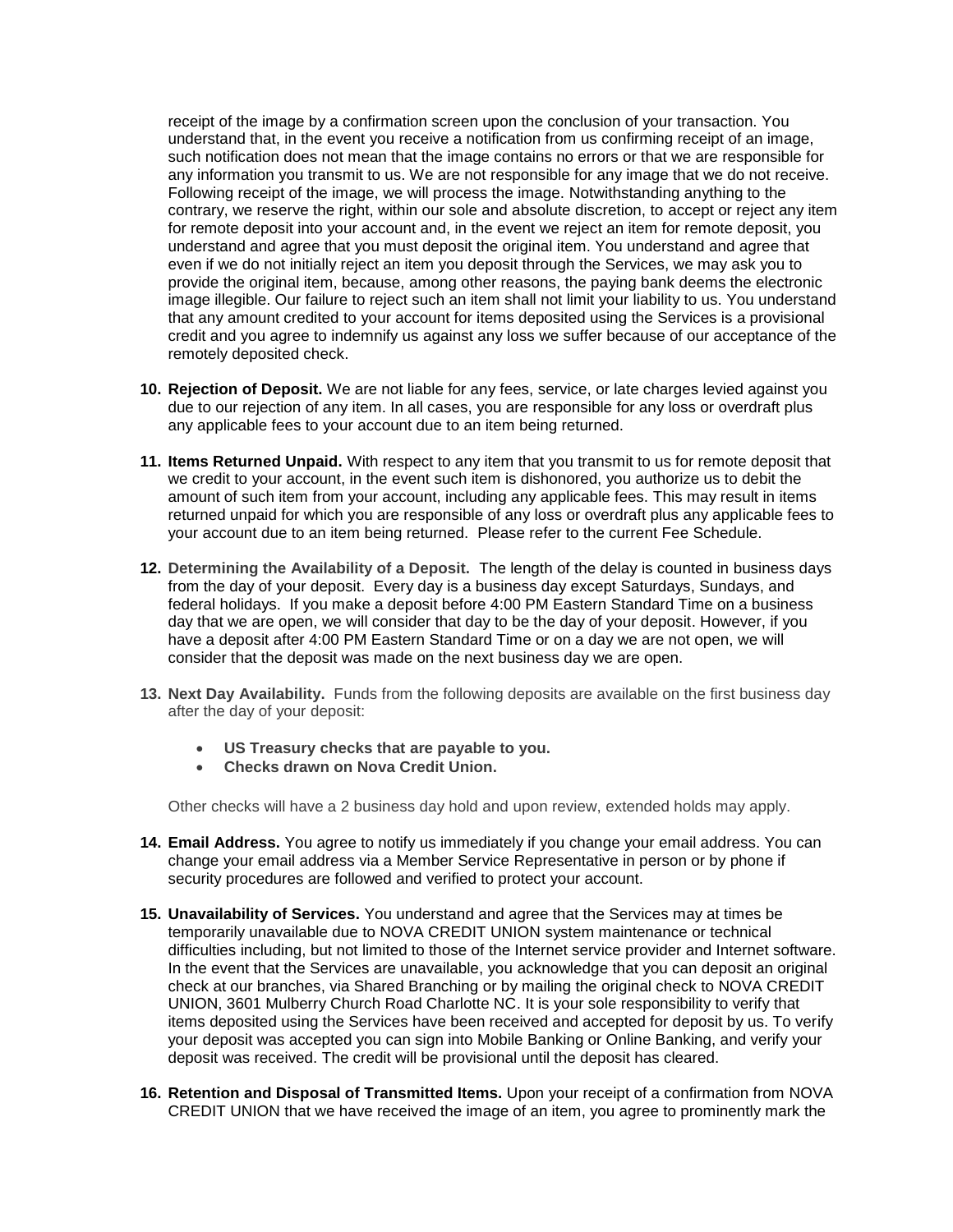item as *"Electronically Presented"* or *"RDC and the date"* to ensure that it is not re-presented for payment.

- later than ninety (90) days after you transmit the original check, you will safely destroy the You agree to securely store each original check that you deposit using the Services for a period of at least sixty (60) days after transmission to us. After sixty (60) days and no original check. You understand and agree that you are responsible for any loss caused by your failure to secure the original checks.
- You agree never to re-present the check for deposit.
- You will promptly provide any retained check, or a sufficient copy of the front and back of you will be liable for any unresolved claims by third parties. the check, to NOVA CREDIT UNION as requested to aid in the clearing and collection process, to resolve claims by third parties with respect to any check, or for our audit purposes. If you are unable to provide a sufficient copy of the front and back of the check
- **17. Deposit Limits.** We reserve the right to impose limits on the amount(s) and/or number of deposits that you transmit using the Services and to modify such limits from time to time. Current deposit limits are \$2,500 for one check or \$5,000 per day, whichever occurs first and \$20,000.00 monthly aggregate.
- (front and back and other information to us electronically for deposit. If you are not sure if you **18. Mobile Banking Application.** We will provide you with the **Mobile Banking Application ("App").** If you meet the preselected eligibility criteria for the Services, you will receive a response when you use the icon for Mobile so that you can capture and transmit check images qualify for the Services, you may contact the Member Service Center (800) 865-0445.
- **19. In Case of Errors.** You agree to immediately notify us of any suspected errors regarding checks deposited through the Services by calling (800) 865-0445 or emailing us through the Online Banking Secure email service.
- **20. Periodic Statement.** Any remote deposits made through the Services will be reflected on your error relating to images transmitted using the Services by no later than sixty (60) days after you monthly periodic statement. You understand and agree that you are required to notify us of any receive the monthly periodic statement that includes any transaction you allege is erroneous. You are responsible for any errors that you fail to bring to our attention within such time period.
- technology used to provide the Services. 21. Ownership & License. You agree that we retain all ownership and proprietary rights in the Services, associated content, technology, and website(s). Your use of the Services is subject to and conditioned upon your complete compliance with this Agreement. Without limiting the effect of the foregoing, any breach of this Agreement immediately terminates your right to use the Services. Without limiting the restriction of the foregoing, you may not use the Services (i) in any anti-competitive manner, (ii) for any purpose which would be contrary to the business interest of NOVA CREDIT UNION, or (iii) to actual or potential economic disadvantage in any aspect to NOVA CREDIT UNION. You may use the Services only for non-business, personal use in accordance with this Agreement. You may not copy, reproduce, distribute or create derivative works from the content and agree not to reverse engineer or reverse compile any of the
- THE SERVICES IS AT YOUR RISK. YOU ALSO UNDERSTAND AND AGREE THAT THE THAT WE DO NOT MAKE ANY WARRANTIES OF ANY KIND AS TO THE USE OF THE **22. DISCLAIMER OF WARRANTIES.** YOU UNDERSTAND AND AGREE THAT YOUR USE OF SERVICES AND ALL INFORMATION AND CONTENT (INCLUDING THAT OF THIRD PARTIES) IS PROVIDED ON AN "AS IS" AND "AS AVAILABLE" BASIS. YOU UNDERSTAND AND AGREE SERVICES, EQUIPMENT, HARDWARE, SOFTWARE OR INTERNET PROVIDER SERVICE, OR ANY PART OF THEM, WHETHER EXPRESSED OR IMPLIED, INCLUDING, BUT NOT LIMITED TO THE IMPLIED WARRANTIES OF MERCHANTABILITY, FITNESS FOR A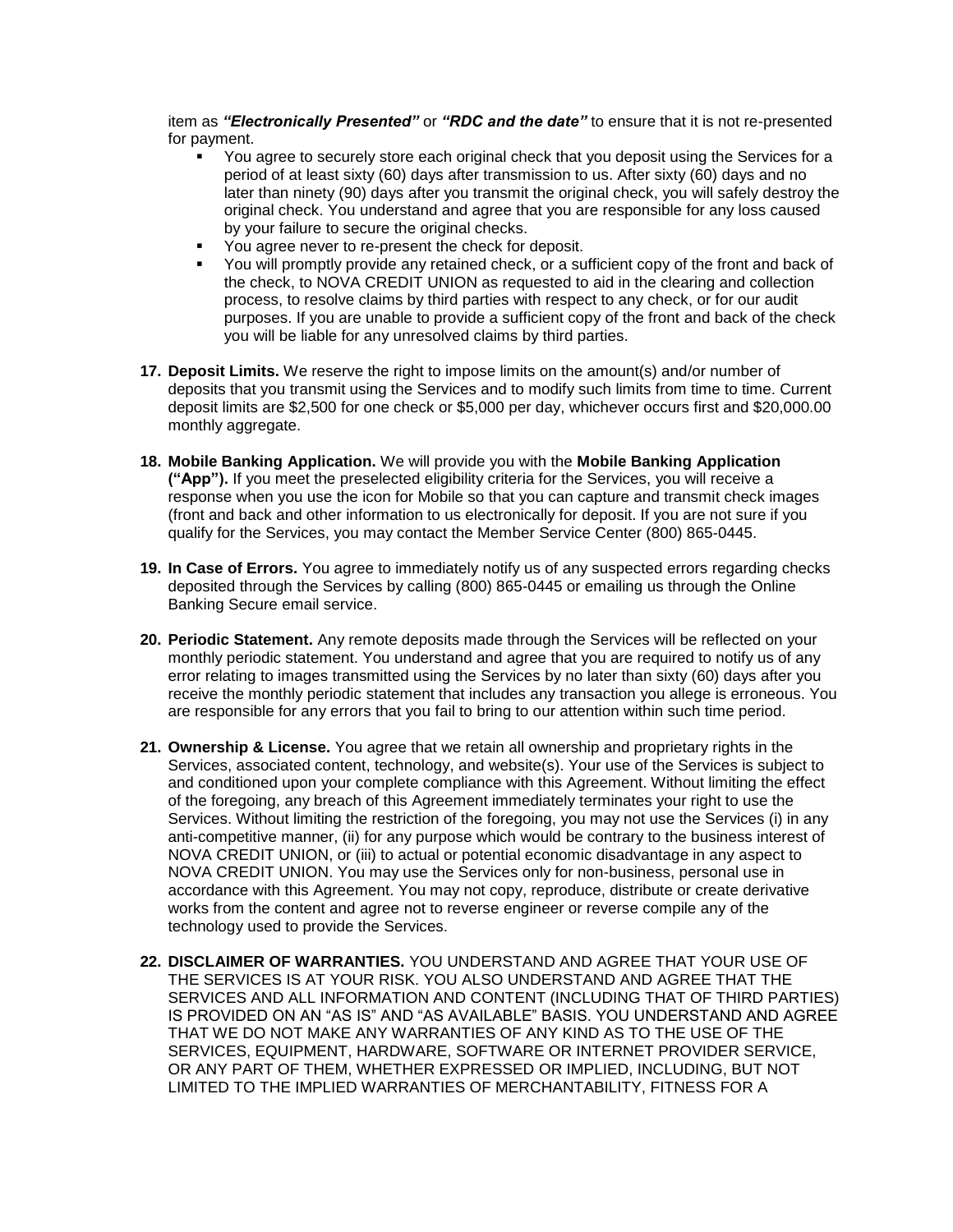PARTICULAR PURPOSE AND NON-INFRINGEMENT. WE MAKE NO WARRANTY THAT THE MAY BE OBTAINED FROM USING THE SERVICES WILL BE ACCURATE OR RELIABLE, OR SERVICES WILL MEET YOUR REQUIREMENTS OR WILL BE UNINTERRUPTED, TIMELY, SECURE, OR ERROR-FREE. WE ALSO MAKE NO WARRANTY THAT THE RESULTS THAT THAT ANY ERRORS IN THE SERVICES OR TECHNOLOGY WILL BE CORRECTED. WE ARE NOT RESPONSIBLE FOR ANY LOSS, INJURY OR DAMAGES, WHETHER DIRECT, INDIRECT, SPECIAL OR CONSEQUENTIAL, CAUSED BY YOUR INTERNET PROVIDER, ANY RELATED SOFTWARE OR NOVA CREDIT UNION'S USE OF ANY OF THEM OR ARISING IN ANY WAY FROM THE INSTALLATION, USE ORMAINTENANCE OF YOUR PERSONAL COMPUTER HARDWARE, SOFTWARE OR OTHER EQUIPMENT.

- **23. LIMITATION OF LIABILITY.** YOU UNDERSTAND AND AGREE THAT WE WILL NOT BE LIABLE FOR ANY DIRECT, INDIRECT, INCIDENTAL, PUNITIVE, SPECIAL, CONSEQUENTIAL OR EXEMPLARY DAMAGES, INCLUDING, BUT NOT LIMITED TO DAMAGES FOR LOSS OF PROFITS, GOODWILL, USE,DATA OR OTHER LOSSES RESULTING FROM OR ATTRIBUTABLE TO THE USE OR THE INABILITY TO USE THE SERVICES INCURRED BY YOU OR ANY THIRD PARTY ARISING FROM OR ATTRIBUTABLE TO THE USE OF, INABILITY TO USE, THE TERMINATION OF THE USE OF THE SERVICES, OR YOUR BREACH OF THIS AGREEMENT, REGARDLESS OF THE FORM OF ACTION OR CLAIM (WHETHER CONTRACT, TORT, STRICT LIABILITY OR OTHERWISE), EVEN IF NOVA CREDIT UNION HAS BEEN INFORMED OF THE POSSIBILITY THEREOF.
- **24. Accountholder's Warranties.** You make the following warranties and representations with respect to your use of the Services and each image of an original check you transmit to us using the Services:
	- Each image of a check transmitted to us is a true and accurate rendition of the front and back of the original check, without any alteration, and the drawer of the check has no defense against payment of the check.
	- The amount, the payee, signature(s), and endorsement(s) on the original check are legible, genuine, and accurate
	- any other person for payment and will not cause the same drawer's account to be debited Each check that you submit to us for deposit will not be resubmitted in any format to us or to twice.
	- Other than the digital image of an original check that you remotely deposit through the Services, there are no other duplicate images of the original check.
	- and to the payee stated on the original check. • Each original check was authorized by the drawer in the amount stated on the original check
	- You have not knowingly failed to communicate any material information to us.
	- required retention period and neither you nor any other party will submit the original check for • You will retain possession of each original check deposited using the Services for the payment.
	- • You will not use the Services and/or your accounts for any illegal activity or transactions.
	- Files and images transmitted to us will contain no viruses or any other disabling features that may have an adverse impact on our network, data, or related systems.
- **25. Accountholder's Indemnification Obligation.** You understand and agree that you are required to indemnify us and hold us harmless against any and all claims, actions, damages, liabilities, costs and expenses, including reasonable attorneys' fees and expenses, arising out of your use of the Services and/or breach of this Agreement. You understand and agree that this paragraph shall survive termination of this Agreement.
- **26. Termination of the Services.** You may, by written request, terminate the Services provided for in this Agreement. We may terminate your use of the Services at any time without prior notice. In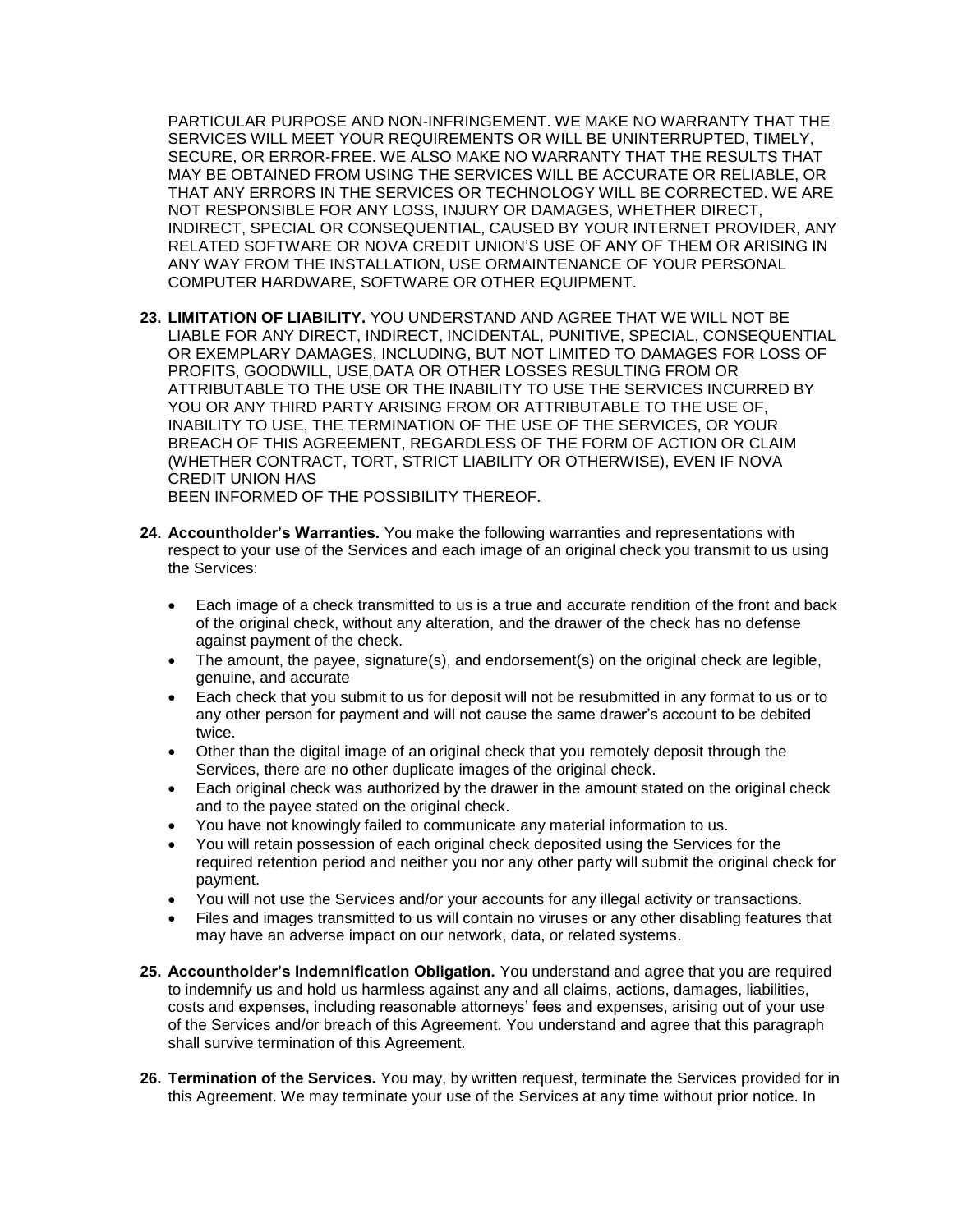the event of termination of the Services, you will remain liable for all transactions performed on your account.

- **27. Relationship to Other Disclosures.** The information in this Agreement applies only to the Services described herein the *Remote Deposit Capture User Agreement*. Provisions in other disclosures and disclosure documents, as may be revised from time to time, remain in effect for all other aspects of your account.
- **28. Governing Law.** You understand and agree that this Agreement and all questions relating to its validity, interpretation, performance, and enforcement shall be governed by and construed in accordance with the internal laws of the State of North Carolina, notwithstanding any conflict-oflaws doctrines of such state or other jurisdiction to the contrary. You also agree to submit to the personal jurisdiction of the courts of the State of North Carolina.
- **29. Confidentiality.** You acknowledge and agree that confidential data relating to the Services, marketing strategies, business operations and business systems (collectively, "Confidential Information") may come into your possession in connection with this Agreement. You understand and agree that you are prohibited from disclosing and agree to maintain the confidentiality of our Confidential Information.
- **30. Waiver.** The failure of either party to seek a redress for violation, or to insist upon the strict performance, of any covenant, agreement, provision, or condition hereof shall not constitute the waiver of the terms or of the terms of any other covenant, agreement, provision, or condition, and each party shall have all remedies provided herein with respect to any subsequent act which would have originally constituted the violation hereunder.
- **31. Relationship**. This Agreement does not create, and shall not be construed to create, any joint venture or partnership between the parties. No officer, employee, agent, servant, or independent contractor of either party shall at any time be deemed to be an employee, servant, agent, or contractor of the other party for any purpose whatsoever.
- liability, damages, expenses, or cost of any kind resulting from any delay in the Services due to **32. Force Majeure.** You understand and agree that we are not responsible or liable for any loss, causes beyond our reasonable control.
- Agreement is unenforceable or invalid shall not render any other provision of this Agreement **33. Other Terms.** You may not assign this Agreement. A determination that any provision of this unenforceable or invalid.

## **34. Definitions.**

**Check** (as defined in Regulation CC) a negotiable demand draft that is drawn on:

- Or payable through or at an office of a bank or credit union;
- • A Federal Reserve Bank or a Federal Home Loan bank;
- The Treasury of the United States:
- A state or local government that is not payable through or at a bank or credit union
- • A United States Postal Service money order;
- A Traveler's check drawn on or payable through or at a bank or credit union
- An original check.

**Item** means an instrument or a promise or order to pay money handled by a bank for collection or payment. The term does not include a payment for ACH or wire transfers.

**Remotely Created Check** (as defined in Regulation CC) A check that is not created by the paying bank and does not bear a signature by the person on whose account the check is drawn, but is authorized by the account owner.